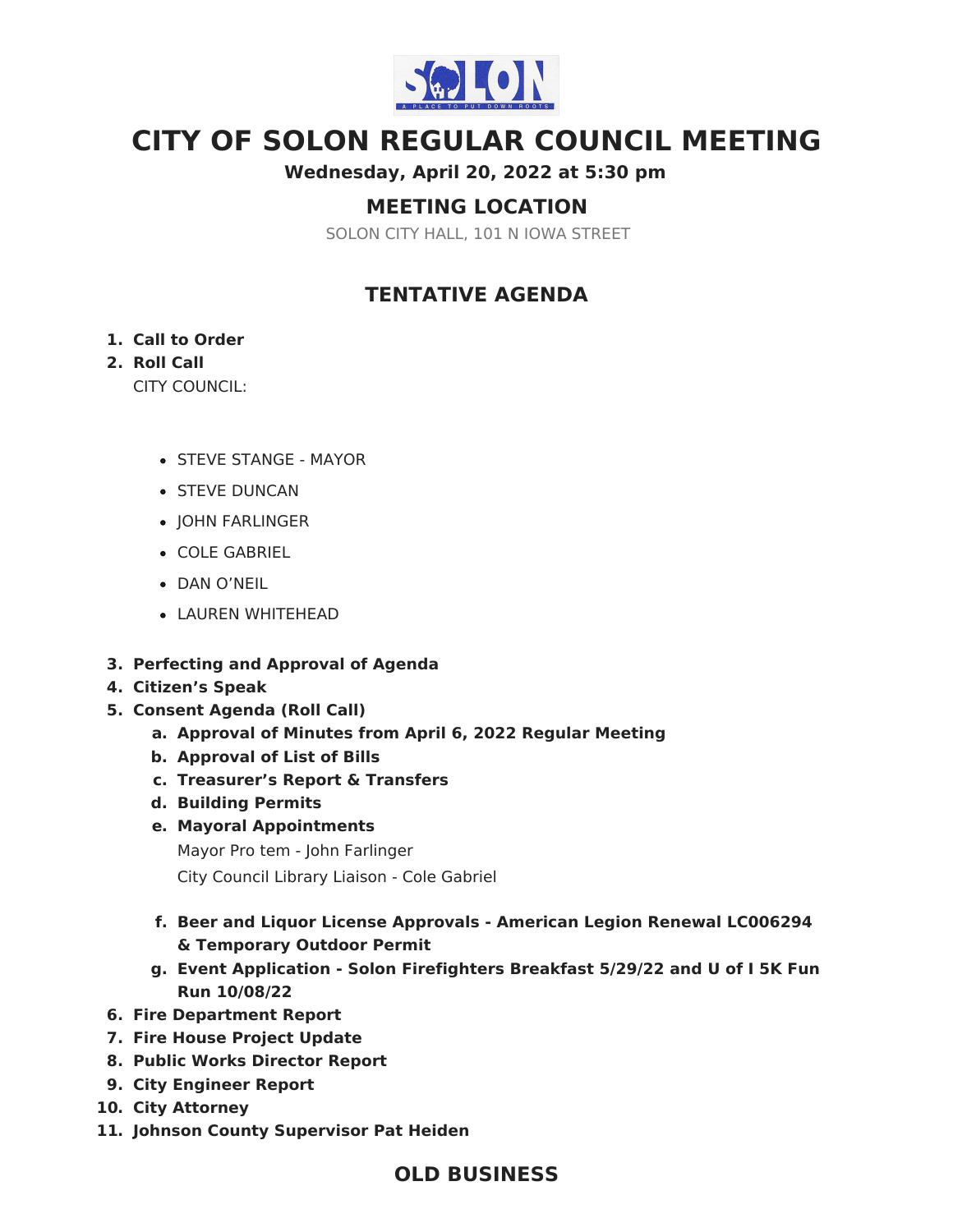**12. Ordinance No. 470 An Ordinance Providing for the Division of Taxes Levied on Taxable Property in the April, 2022 Addition to the Solon Urban Renewal Area, Pursuant to Section 403.19 of the Code of Iowa**

Council discussion and possible action on the second reading of Ordinance No. 470, An Ordinance Providing for the Division of Taxes Levied on Taxable Property in the April, 2022 Addition to the Solon Urban Renewal Area, Pursuant to Section 403.19 of the Code of Iowa.

### **NEW BUSINESS**

**13. Resolution No. 22-26 Authorizing a loan agreement and providing for the issuance of a General Obligation Corporate Purpose Bonds, Series 2022A and providing for the levy of taxes to pay the same**

Council discussion and possible action on Resolution No. 22-26 authorizing a loan agreement and providing for the issuance of a General Obligation Corporate Purpose Bonds, Series 2022A and providing for the levy of taxes to pay the same for the East Fifth Street Project.

#### **14. Request for Lending Library at SRNA**

Council discussion and possible action on request for lending library at the SRNA.

**15. Resolution No. 22-27 North Market Square Phase 2 - Ahsure Investments, LLC Developer's Agreement**

Council discussion and possible action on Resolution No. 22-27, a resolution on Developer's Agreement for North Market Square Phase 2 - Ahsure Investments, LLC.

**16. Windmill Estates Development Escrow Agreement Amendment** Council discussion and possible action on Amendment to Windmill Estates Escrow Agreement for Windmill Estates Part 8.

#### **17. Engineering Planning Services Contract**

Council discussion and possible action on engineer services for capital infrastructure projects.

#### **18. Recreation Director Contract**

Council discussion and possible action on Recreation Director Contract.

#### **19. Resolution No. 22-28 Street Closure - Firefighters Breakfast**

Council discussion and possible action on Resolution No. 22-28, a resolution approving street closure for Firefighters Breakfast on 5/29/22.

#### **20. Fire House Project Change Order No.17**

Council discussion and possible action on Garling Change Order No. 17 in the amount of \$1,861.69.

#### **21. Fire House Project Change Order No. 18**